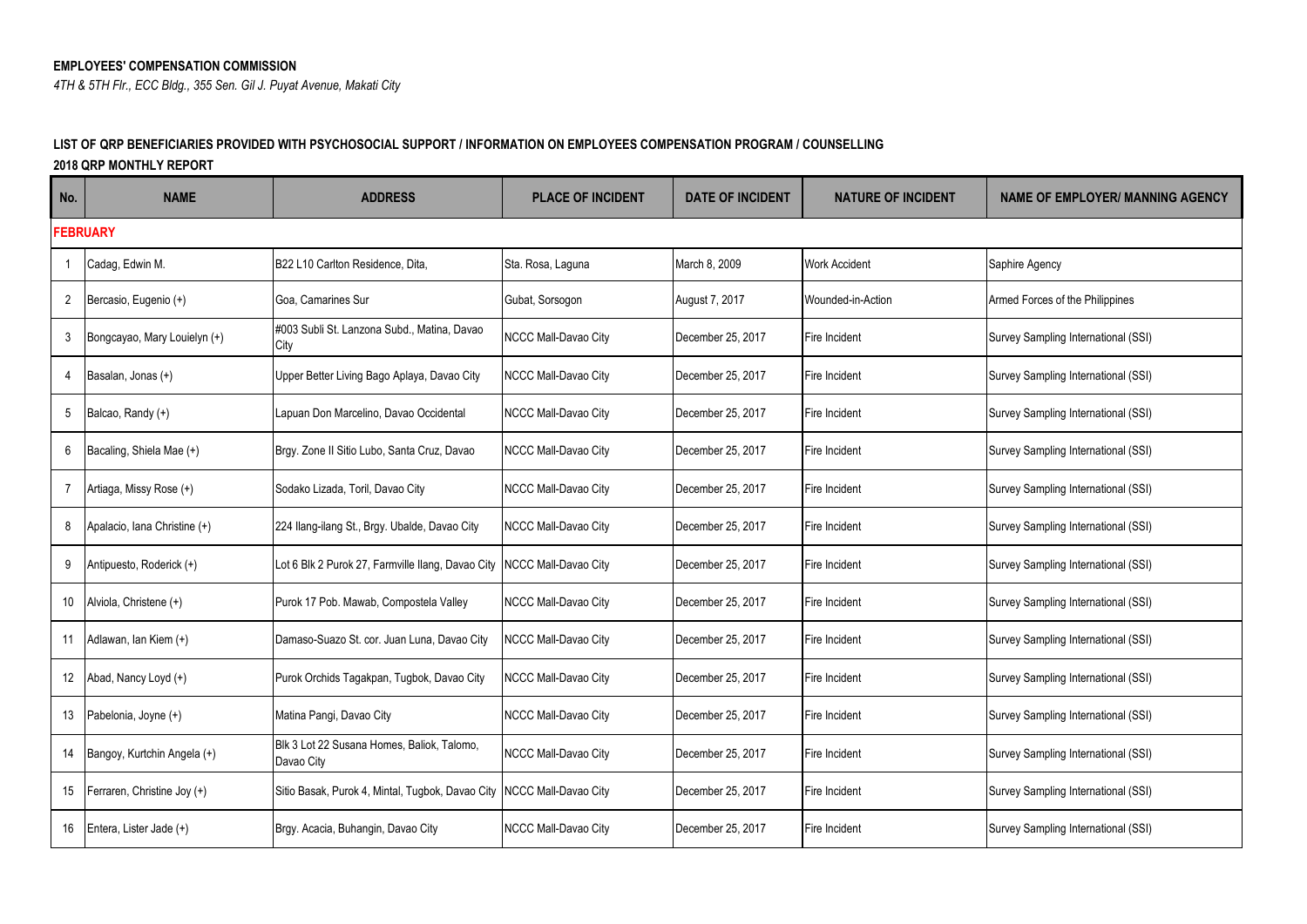| No. | <b>NAME</b>                  | <b>ADDRESS</b>                                                       | <b>PLACE OF INCIDENT</b> | <b>DATE OF INCIDENT</b> | <b>NATURE OF INCIDENT</b> | <b>NAME OF EMPLOYER/ MANNING AGENCY</b> |
|-----|------------------------------|----------------------------------------------------------------------|--------------------------|-------------------------|---------------------------|-----------------------------------------|
| 17  | Daluro, Mary Joy Hope (+)    | 36 St. Anthony St., Teachers Village, Matina<br>Aplaya, Davao City   | NCCC Mall-Davao City     | December 25, 2017       | Fire Incident             | Survey Sampling International (SSI)     |
| 18  | Muyco, Rhenzi Nova (+)       | New Visayas, Matina Crossing, Davao City                             | NCCC Mall-Davao City     | December 25, 2017       | Fire Incident             | Survey Sampling International (SSI)     |
| 19  | Zacarias, Desiree Gayle (+)  | 38-40 Dao St., SM Subd., Bangkal, Davao City                         | NCCC Mall-Davao City     | December 25, 2017       | Fire Incident             | Survey Sampling International (SSI)     |
| 20  | Yorsua, Ellyn Joy (+)        | Brgy. Langub, Purok 1 Hilltop, Maa, Davao City                       | NCCC Mall-Davao City     | December 25, 2017       | Fire Incident             | Survey Sampling International (SSI)     |
| 21  | Solis, Jessica (+)           | Door 4 Aloro Compd Opal Ext. SM Village,<br>Bangkal, Davao City      | NCCC Mall-Davao City     | December 25, 2017       | Fire Incident             | Survey Sampling International (SSI)     |
| 22  | Sismar, Jeffrey (+)          | Shanghai, Maina Aplaya, Davao City                                   | NCCC Mall-Davao City     | December 25, 2017       | Fire Incident             | Survey Sampling International (SSI)     |
| 23  | Samontina, Jessica (+)       | Purok Bayabas, Luna-Tandan Sora St., Dicgos                          | NCCC Mall-Davao City     | December 25, 2017       | Fire Incident             | Survey Sampling International (SSI)     |
| 24  | Roble, Ivan Nebelle (+)      | Purok 14 Bugac, Maa, Davao City                                      | NCCC Mall-Davao City     | December 25, 2017       | Fire Incident             | Survey Sampling International (SSI)     |
| 25  | Quimsing, Jim Benedict (+)   | N/A                                                                  | NCCC Mall-Davao City     | December 25, 2017       | Fire Incident             | Survey Sampling International (SSI)     |
| 26  | Penarijo, Analiza            | Bangoy Compd., Toril, Davao City                                     | NCCC Mall-Davao City     | December 25, 2017       | Fire Incident             | Survey Sampling International (SSI)     |
| 27  | Obo, Janine Joy (+)          | Bk 36 Lot 15 San Lorenzo Village,                                    | NCCC Mall-Davao City     | December 25, 2017       | Fire Incident             | Survey Sampling International (SSI)     |
| 28  | Monyanez, Rosyl (+0          | Purok 28, beside Ma-a nat'l High School, Ma-a,<br>Davao City         | NCCC Mall-Davao City     | December 25, 2017       | Fire Incident             | Survey Sampling International (SSI)     |
| 29  | Matondo, Johanie (+)         | Purok Nang Km 63, Padapan, Tagum City                                | NCCC Mall-Davao City     | December 25, 2017       | Fire Incident             | Survey Sampling International (SSI)     |
| 30  | Liwaya, Charlyn (+)          | Purok 5 New Malikbu, Panabo City                                     | NCCC Mall-Davao City     | December 25, 2017       | Fire Incident             | Survey Sampling International (SSI)     |
| 31  | Limosnero, Jimbo (+)         | Purok 7 Santiago, Indangan, Davao City                               | NCCC Mall-Davao City     | December 25, 2017       | Fire Incident             | Survey Sampling International (SSI)     |
| 32  | Kimpo, Venus (+)             | #35 Teachers Village, Matina Aplaya, Davao City NCCC Mall-Davao City |                          | December 25, 2017       | Fire Incident             | Survey Sampling International (SSI)     |
| 33  | Generales, Regine (+)        | Purok 6, Communal, Davao City                                        | NCCC Mall-Davao City     | December 25, 2017       | Fire Incident             | Survey Sampling International (SSI)     |
| 34  | Garzon, Christen Joy (+)     | 143 Sanasa St., Brgy. 76-A, Bucana, Davao City                       | NCCC Mall-Davao City     | December 25, 2017       | Fire Incident             | Survey Sampling International (SSI)     |
| 35  | Demafeliz, Mikko (+)         | 1850 Santos Cuyugan Subd., Matina, Davao City NCCC Mall-Davao City   |                          | December 25, 2017       | Fire Incident             | Survey Sampling International (SSI)     |
| 36  | Constantinopla, Roderick (+) | N/A                                                                  | NCCC Mall-Davao City     | December 25, 2017       | Fire Incident             | Survey Sampling International (SSI)     |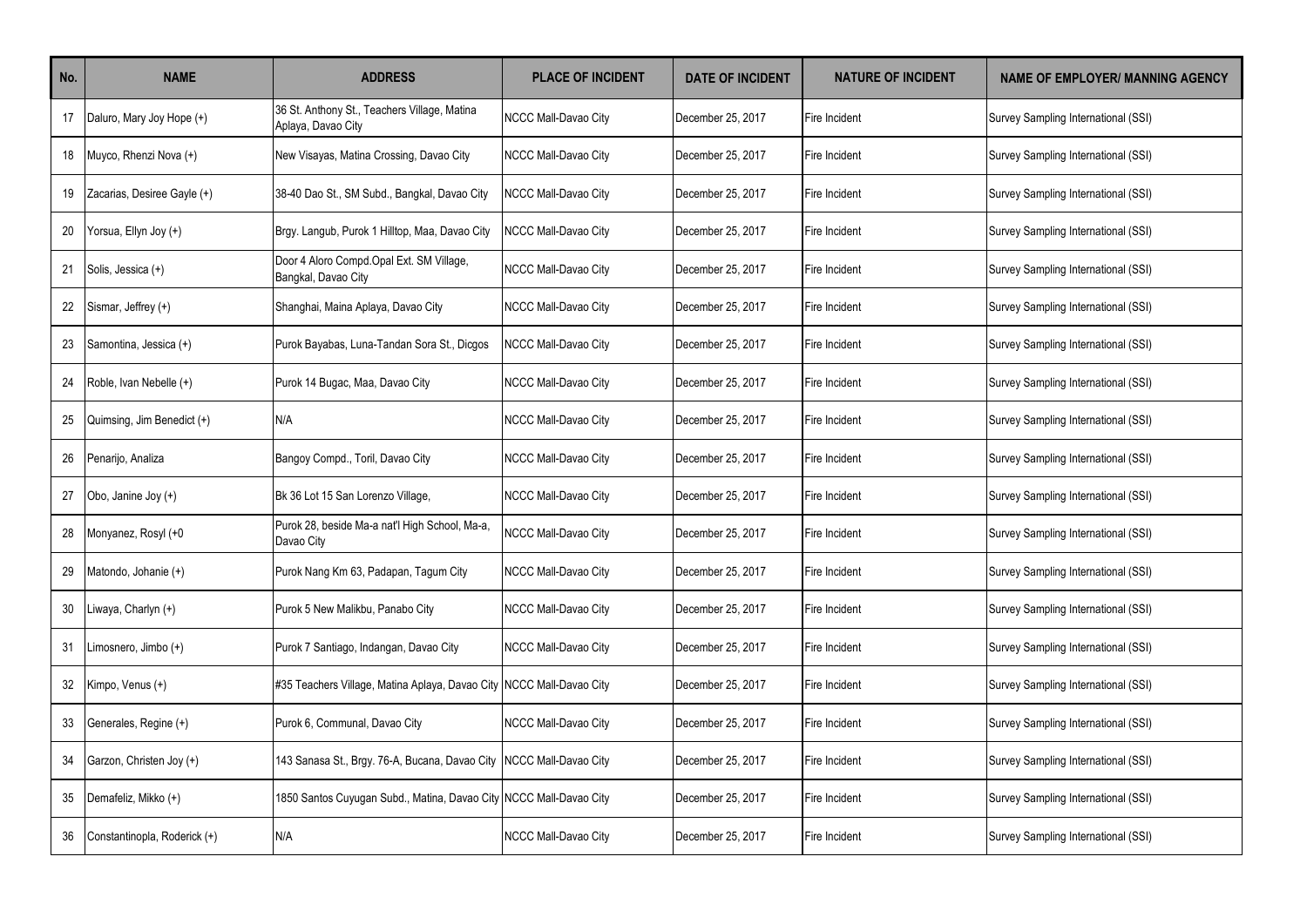| No.          | <b>NAME</b>                 | <b>ADDRESS</b>                                                     | <b>PLACE OF INCIDENT</b>                                   | <b>DATE OF INCIDENT</b> | <b>NATURE OF INCIDENT</b> | <b>NAME OF EMPLOYER/ MANNING AGENCY</b>         |
|--------------|-----------------------------|--------------------------------------------------------------------|------------------------------------------------------------|-------------------------|---------------------------|-------------------------------------------------|
| 37           | Celestial, Jr. Antioco (+)  | Purok 11 Barangay 39-0 Washington, Davao City NCCC Mall-Davao City |                                                            | December 25, 2017       | Fire Incident             | Survey Sampling International (SSI)             |
| 38           | Celades, Apple Jane (+)     | Purok 10 New Liliuan Mahayag, Bunawan,<br>Davao City               | NCCC Mall-Davao City                                       | December 25, 2017       | Fire Incident             | Survey Sampling International (SSI)             |
| 39           | Castillo, Alexandra May (+) | Blk 7 Lot 20 Phase 1 NHA Bangkal, Davao City                       | <b>NCCC Mall-Davao City</b>                                | December 25, 2017       | Fire Incident             | Survey Sampling International (SSI)             |
| 40           | Millan, Juntirs             | Purok 1, Dena Cosuelo, Cagayan de Oro City                         | Tangub City                                                | January 9, 2018         | <b>Work Accident</b>      | Summit Manpower                                 |
| 41           | Bilagot, John (+)           | Palaban, Mankayan, Benguet                                         | Within the premises of the company,<br>Benguet             | January 17, 2018        | <b>Work Accident</b>      | Lepanto Mining Consolidated Company             |
| 42           | Lumanao, Jilson (+)         | Maalang, Buenavista, Agusan del Norte                              | Buenavista, Agusan del Norte                               | January 19, 2018        | Ambush                    | Mahugani Security & Investigation, Inc.         |
| 43           | Inopiquez, Walter           | N/A                                                                | General Santos City                                        | January 25, 2018        | <b>Work Accident</b>      | JV Entreprises                                  |
| 44           | Merilo, Jed Erick           | 135 Zone Penafrancia Ave., Naga City                               | Calamba, Laguna                                            | February 5, 2018        | <b>Work Accident</b>      | Career Express Agency                           |
| <b>MARCH</b> |                             |                                                                    |                                                            |                         |                           |                                                 |
| 45           | Balasabas, Jolito           | Leyte St., Mangga II, Pinagbuhatan, Pasig City                     | within the premises of construction<br>site, San Juan City | May 22, 2017            | <b>Work Accident</b>      | <b>Victory Land Corporation</b>                 |
| 46           | Dugasan, Hatta              | Kasanyangan, Bongao, Tawi-tawi                                     | Marawi City                                                | August 29, 2017         | Wounded-in-Action         | Armed Forces of the Philippines-Philippine Army |
| 47           | Para-onda, Jr. Jelord       | Poblacion, Bingawan, Iloilo                                        | Carabalan, Himamaylan, Negros<br>Occidental                | December 7, 2017        | Wounded-in-Action         | Armed Forces of the Philippines-Philippine Army |
| 48           | Torreon, Domingo            | Bagacay, Talibon, Bohol                                            | Marawi City                                                | June 23, 2017           | Wounded-in-Action         | Armed Forces of the Philippines-Philippine Army |
| 49           | Baldonaza, Jessie           | Bangar, Victoria, Tarlac                                           | Davao del Norte                                            | June 11, 2017           | Wounded-in-Action         | Armed Forces of the Philippines-Philippine Army |
| 50           | Canete, Jimmy               | Brgy. Bacolod, Culaba, Biliran                                     | Abuyog, Leyte                                              | December 8, 2017        | Electrocution             | Unitron Construction & Development Corporation  |
| 51           | Baraquiel, Reniel           | Zone 7 Lower Bonga, Bacacay, Albay                                 | Lidong, Sto. Domingo, Albay                                | March 5, 2018           | Vehicular Accident        | Tanchuling College, Inc.                        |
| 52           | Jalina, Renee               | #15 Dingle St., Napocor Village, Tandang Sora,<br>Quezon City      | Malacanang Complex, Manila                                 | September 26, 2017      | Vehicular Accident        | Office of the President                         |
| 53           | Avila, Marlon               | N/A                                                                | Sucat, Paranaque                                           | March 13, 2018          | <b>Vehicular Accident</b> | Spec N Span                                     |
| <b>APRIL</b> |                             |                                                                    |                                                            |                         |                           |                                                 |
| 54           | Perpetua, Erickson          | 2528 J. Pusadas St., Punta, Sta. Ana, Manila                       | within the premises of the company                         | January 12, 2018        | <b>Work Accident</b>      | Phimco Industries, Inc.                         |
| 55           | Hernando, Jr. Sergio        | 5th Ave., C. Cordero St., Grace Park, Caloocan<br>City             | Farmers Cubao, Quezon City                                 | January 28, 2018        | Vehicular Accident        | Magnetic Service Corp.                          |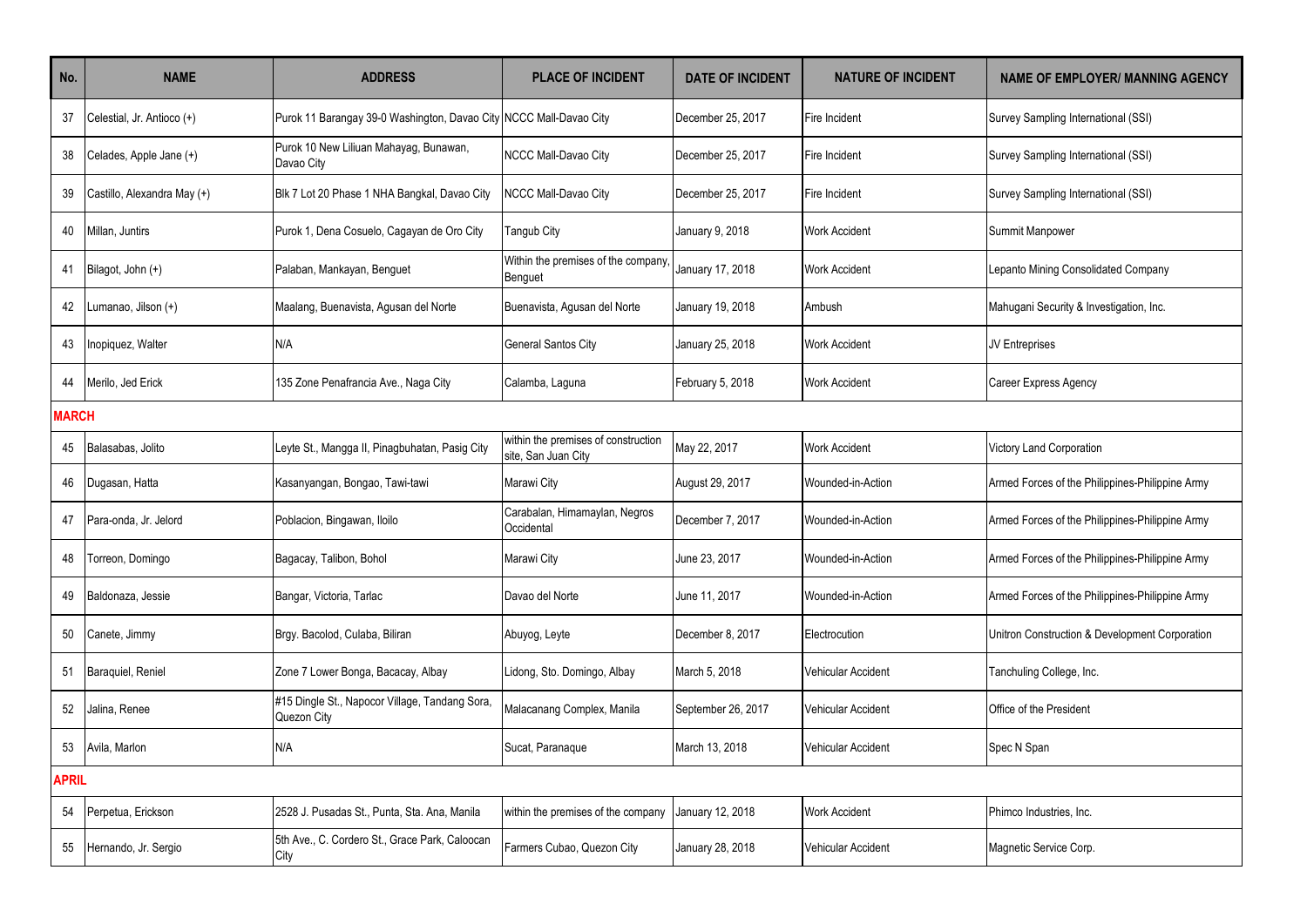| No.        | <b>NAME</b>            | <b>ADDRESS</b>                                                      | <b>PLACE OF INCIDENT</b>                            | <b>DATE OF INCIDENT</b> | <b>NATURE OF INCIDENT</b> | <b>NAME OF EMPLOYER/ MANNING AGENCY</b> |
|------------|------------------------|---------------------------------------------------------------------|-----------------------------------------------------|-------------------------|---------------------------|-----------------------------------------|
| 56         | Barsobia, Noreyev      | B19 Lot 11 Cigla Village, P-2, Mahag, Butuan<br>City                | Buenavista, Agusan del Norte                        | February 19, 2018       | Ambush Incident           | <b>Eastwest Rural Bank</b>              |
| 57         | Medina, Ma. Mildred    | 300 Purok 3 Libod, Camalig, Albay                                   | Maharlika Highway, Brgy. Salugan,<br>Camalig, Albay | February 23, 2018       | Vehicular Accident        | Mayon Golden View Seafood               |
| 58         | Helo, Jr. Manuel       | P6 Brgy. Magang, Happy Homes Fairview 1<br>Daet. Camarines Norte    | Daet. Camarines Norte                               | March 2, 2018           | Vehicular Accident        | Survival Security Agency                |
| 59         | Signson, Leve          | 153 Sto Nino St., Mayapa, Calamba, Laguna                           | Calamba, Laguna                                     | March 12, 2018          | <b>Work Accident</b>      | Golden Field Manpower                   |
| 60         | Laguda, Lynbert        | Arujville, Butuan City                                              | Tagbina, Suriao del Sur                             | March 18, 2018          | Shooting Incident         | Dana Farms Aviation, Inc.               |
| 61         | Sabido, John Mark (+)  | #2 Network Ave., Meralco Village, Lias, Marilao,<br><b>Bulacan</b>  | Manila Pavilion, Manila                             | March 18, 2018          | Fire Inciden              | <b>PAGCOR</b>                           |
| 62         | Banang, Jocris (+)     | b23 L23 Beverly Homes, Prenza II, Marilao,<br><b>Bulacan</b>        | Manila Pavilion, Manila                             | March 18, 2018          | Fire Inciden              | PAGCOR                                  |
| 63         | Duran, Mary Grace      | NB33 L20 Eagle St., Wood Hills, Camella<br>Homes, San Pedro, Laguna | San Pedro, Laguna                                   | March 25, 2018          | <b>Work Accident</b>      | <b>BSPC</b>                             |
| 64         | Obligacion, Rocky      | Abella St., Naga City                                               | Delgaledo, Camarines Sur                            | March 29, 2018          | Vehicular Accident        | PGO-Saqip Kalikasan Task Force          |
| 65         | Cruzata, Romeo         | Zone 5 Malinisa Compd., San Felipe, Naga City                       | San Felipe, Naga City                               | April 4, 2018           | <b>Sickness</b>           | Kolping Society Phils.                  |
| 66         | Mabinay, Kumbo         | Maharlika Village, Cagayan de Oro                                   | STI, Pasay City                                     | April 10, 2018          | <b>Work Accident</b>      | Modern Eastern Secuirty Agency          |
| 67         | Ballo, Jay             | N/A                                                                 | STI, Pasay City                                     | April 10, 2018          | Work Accident             | Modern Eastern Secuirty Agency          |
| 68         | Roxas, Sr. Larry       | N/A                                                                 | Maasim, Sarangani                                   | April 12, 2018          | <b>Work Accident</b>      | GenSan Shipyard                         |
| <b>MAY</b> |                        |                                                                     |                                                     |                         |                           |                                         |
| 69         | Sibal, Jesus           | Nattapian East, Solana Cagayan                                      | Tanza, Tuguegarao                                   | September 8, 2017       | <b>Work Accident</b>      | Whiteport Inc.                          |
| 70         | SenosiN, Jimmy (+)     | Hilltop, Taytay, Rizal                                              | Cainta, Rizal                                       | February 11, 2018       | Shooting Incident         | Philippine National Police              |
| 71         | Martus, Richnett       | Guiwan, Zamboanga City                                              | Airport Area / Office                               | March 3, 2018           | <b>Work Accident</b>      | Cargo King 2C Rush Cargo Company        |
| 72         | Jacob, Niño            | Bright City Condominium E. Rodriguez, Quezon<br>City                | Manila Pavilion                                     | March 18, 2018          | Fire Incident             | <b>PAGCOR</b>                           |
| 73         | Evangelista, Edilberto | 84 Labo St. Laloma, Quezon City                                     | Manila Pavilion                                     | March 18, 2018          | Fire Incident             | <b>PAGCOR</b>                           |
| 74         | Omadto, Marilyn        | Solar Homes Dasmarinas Cavite                                       | Manila Pavilion                                     | March 18, 2018          | Fire Incident             | PAGCOR                                  |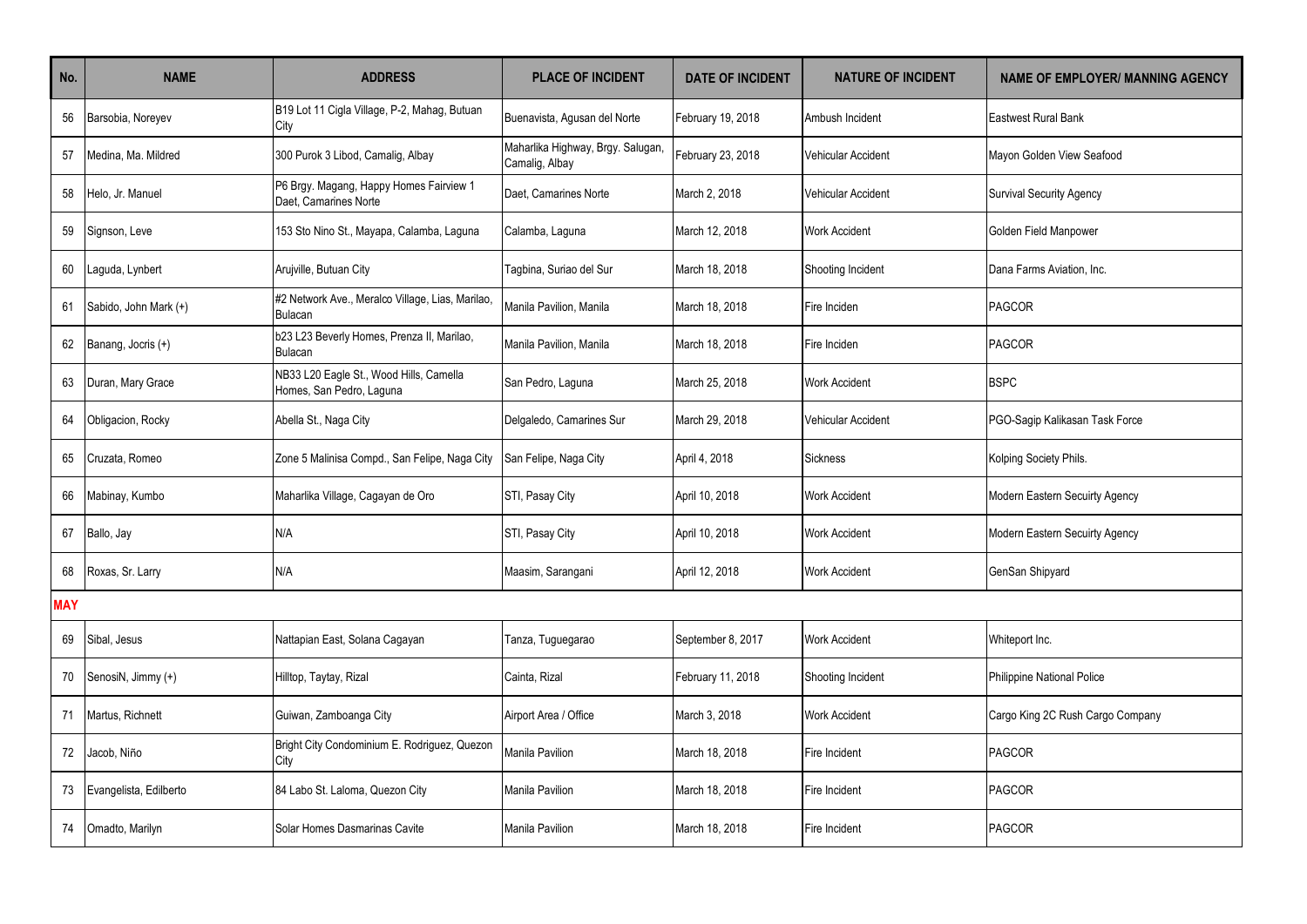| No.         | <b>NAME</b>                | <b>ADDRESS</b>                                                      | <b>PLACE OF INCIDENT</b>                                   | <b>DATE OF INCIDENT</b> | <b>NATURE OF INCIDENT</b> | <b>NAME OF EMPLOYER/ MANNING AGENCY</b> |
|-------------|----------------------------|---------------------------------------------------------------------|------------------------------------------------------------|-------------------------|---------------------------|-----------------------------------------|
| 75          | De Castro, Billy Ray       | Anuling Cerca, Mendez Cavite                                        | <b>Manila Pavilion</b>                                     | March 18, 2018          | Fire Incident             | PAGCOR                                  |
| 76          | Figueroa, Jennilyn         | Buencuseso Homes IV, Biwas, Tanza Cavite                            | Manila Pavilion                                            | March 18, 2018          | Fire Incident             | <b>PAGCOR</b>                           |
| 77          | Jaca, Russel               | Purok Maanahaw, Brgy. Bantigue, Ormoc City                          | Robinsons Place Ormoc City                                 | April 6, 2018           | Electrocution             | T & D Power Corp. System                |
| 78          | Castro, Nonito             | N/A                                                                 | Brgy. Manlico, Hinunangan,<br>Southern Leyte               | April 12, 2018          | Electrocution             | <b>MC Builders</b>                      |
| 79          | uason, Fernando            | N/A                                                                 | Robinsons Place Tuguegarao                                 | April 20, 2018          | Electrocution             | Whiteport Inc.                          |
| 80          | Bigtas, Alfred             | Tanza, Tuguegarao City, Cagayan                                     | Robinsons Place Tuguegarao                                 | April 20, 2018          | Electrocution             | Whiteport Inc.                          |
| 81          | Anova, Jose Carlo Hendrix  | Morning Glory, Putik Zamboanga City                                 | Ward 5, 2nd Floor, Zamboanga City<br><b>Medical Center</b> | April 25, 2018          | Electrocution             | Zamboanga City Medical Center           |
| 82          | Francisco, Gay Garnette    | Purok IV Labuan, Zamboanga City                                     | Rio Mondo, Zamboanga City                                  | April 26, 2018          | <b>Work Accident</b>      | Zamboanga City Hall                     |
| 83          | Tolen, Alvin               | Block 34 Welfareville Compound 9 De Pebrero<br>St. Mandaluyong City | Robinsons Place Tuguegarao                                 | April 27, 2018          | <b>Work Accident</b>      | Whiteport Inc.                          |
| 84          | Balagot, Jeffrey           | Purok 1, Lamisahan, Zamboanga City                                  | Within the premises of the company April 27, 2018          |                         | <b>Work Accident</b>      | Seacoast Top Choice Food Corp.          |
| 85          | Balatay, Butch             | Balite St., Lagao, Gen. Santos City                                 | <b>General Santos City</b>                                 | April 29, 2018          | Shooting Incident         | Philippine National Police              |
| <b>JUNE</b> |                            |                                                                     |                                                            |                         |                           |                                         |
| 86          | Agustin, Christiane        | Brgy. Centro Norte, Sto. Nino, Cagayan                              | Brgy. Centro Norte, Sto. Nino,<br>Cagayan                  | September 14, 2017      | <b>Vehicular Accident</b> | DepEd-Region 2                          |
| 87          | (+)Failano, Jr. Wilfredo   | Ripang, Coner, Apayao                                               | Santiago City, Isabela                                     | September 21, 2017      | Illness/Cardiac Arrest    | GV Florida Bus Inc.                     |
| 88          | Magat, Mark Joseph         | Brgy. Aguado, Trece Martirez, Cavite                                | SMDC, Trece Martirez, Cavite                               | March 9, 2018           | <b>Work Accident</b>      | Paravisible Builders, Inc.              |
| 89          | Bernardino, Anthony Joseph | B25 L1 San Isidro Labrador, Dasmarinas, Cavite Cavite               |                                                            | April 13, 2018          | <b>Work Accident</b>      | <b>Impact Staffing</b>                  |
| 90          | Saavedra, Joselito         | N/A                                                                 | Santiago St., General Santos City                          | May 19, 2018            | <b>Vehicular Accident</b> | <b>FEBESCA</b>                          |
| 91          | Taguba, Rolando            | #160 Provincial, Nataappian, Solana, Cagayan                        | within the premises of the company                         | May 22, 2018            | <b>Work Accident</b>      | National Grid Corp. of the Philippines  |
| 92          | Nuevo, Ruel                | N/A                                                                 | Banga, South Cotobato                                      | May 22, 2018            | Vehicular Accident        | Banga MPS                               |
| 93          | Angcao, Adriana            | Matthew St., Cielito Subd. Camarin, Caloocan<br>City                | <b>Bulacan</b>                                             | May 28, 2018            | <b>Vehicular Accident</b> | Flying V Company                        |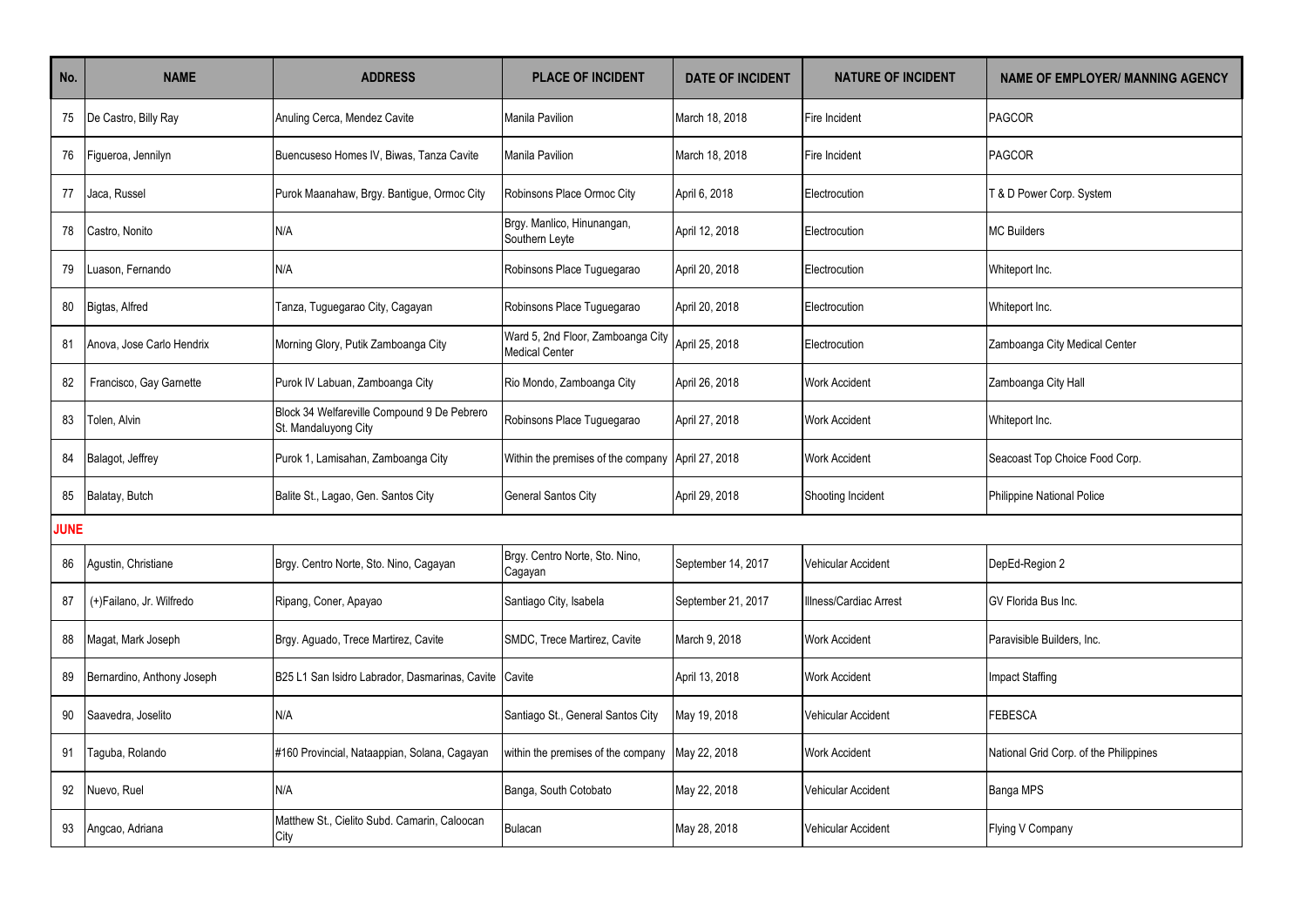| No.           | <b>NAME</b>                   | <b>ADDRESS</b>                                                                   | <b>PLACE OF INCIDENT</b>                           | <b>DATE OF INCIDENT</b> | <b>NATURE OF INCIDENT</b>        | <b>NAME OF EMPLOYER/ MANNING AGENCY</b>   |
|---------------|-------------------------------|----------------------------------------------------------------------------------|----------------------------------------------------|-------------------------|----------------------------------|-------------------------------------------|
| 94            | Aguirre, Hilario (+)          | P-16 A Chico, San Vicente, Butuan City                                           | <b>Butuan City</b>                                 | June 5, 2018            | Electrocution                    | ANECO                                     |
| 95            | Bermudez, Sherwin             | N/A                                                                              | within the premises of the company;<br>GenTuna     | June 8, 2018            | <b>Work Accident</b>             | <b>ANR Manpower Agency</b>                |
| 96            | Dela Cruz, Saavedra           | Tungawan, Zamboanga Sibugay                                                      | Tungawan Town, Zamboanga<br>Sibugay                | June 13, 2018           | Shooting Incident                | <b>Philippine National Police</b>         |
| 97            | Manlupig, John Michael        | N/A                                                                              | Tacurong City, South Cotobato                      | June 19, 2018           | Electrocution                    | Huawei Tech. Inc.                         |
| 98            | Brozo, Pedro                  | Purok 1 Buyuan, Legaspi City                                                     | within the premises of the company                 | June 20, 2018           | <b>Work Accident</b>             | 3N Bakery                                 |
| <b>JULY</b>   |                               |                                                                                  |                                                    |                         |                                  |                                           |
| 99            | Viilanueva, Billy Joe         | Lot 2 Blk 6 NHA Home Owner Association,<br>Taractac, San Carlos City, Pangasinan | Malasiqui, Pangasinan                              | December 21, 2017       | Vehicular Accident               | Pilmico Animal Nutrition Corporation      |
| 100           | Rafallo, Joseph               | B5 L4 Green Mark I Homes, Malayasang 2A,<br>Imus, Cavite                         | Sol Y Viento Resort, Pansol, Laguna March 24, 2018 |                         | Accident during company activity | 2K3 Industries Inc. (Davies Paint Phils.) |
| 101           | Villaflores, Crestituto       | Purok 7, mabuhay, General Santos City                                            | Sampaloc St., General Santos City                  | May 30, 2018            | Electrocution                    | OSD Multi-purpose Cooperative             |
| 102           | Canino, Francisco             | N/A                                                                              | <b>Tacurong City</b>                               | June 2, 2018            | Electrocution                    | NRT Integrated Industries, Inc.           |
| 103           | Mission, Jessie               | Alabel, Saranggani                                                               | Tacurong City                                      | June 2, 2018            | Electrocution                    | NRT Integrated Industries, Inc.           |
|               | 104 Cacao, Enrico (+)         | Barrio Buntog, Canlubang, Calamba, Laguna                                        | N/A                                                | June 21, 2018           | Electrocution                    | <b>ABC Diversified</b>                    |
| 105           | Bautista, Rudelyn             | B5-A L22 New Sta. Rosa, brgy. Dita, Sta. Rosa,<br>Laguna                         | Cabuyao, Laguna                                    | June 26, 2018           | Vehicular Accident               | DOLE Region 4A                            |
|               | 106 Bonifacio, Charlie        | 1195 District I-B Sta Rita, Pinamalayan, Oriental<br>Mindoro                     | Pinamalayan, Oriental Mindoro                      | July 5, 2018            | <b>Work Accident</b>             | Drite Manpower                            |
| 107           | Ayagan, Sherwin               | 9002 Gen. Trias Drive, Silangan 2, Rosario,<br>Cavite                            | within the premises of the company                 | July 5, 2018            | <b>Work Accident</b>             | Tae Sung Phils. Co. Inc.                  |
|               | 108 Deocales, Anthony (+)     | Sitio Pantok, Ibawbaw Pulo, Pagbilao, Quezon                                     | Pagbilao, Quezon                                   | July 19, 2018           | <b>Work Accident</b>             | Power Zaver                               |
|               | 109 Penafiel, Mark Joseph (+) | Purok 3 Tastas, Ligao City, Albay                                                | San Vicente, Libon, Albay                          | July 23, 2018           | Murder                           | <b>MRF Lending Investors Corporation</b>  |
|               | 110 Cruz, Jonnalene           | Brgy. Uhaw, General Santos City                                                  | Brgy. Uhaw, Fatima, Gen. Santos<br>City            | July 27, 2018           | Vehicular Accident               | St. Elizabeth Hospital                    |
| <b>AUGUST</b> |                               |                                                                                  |                                                    |                         |                                  |                                           |
|               | 111 Coloma, Allan             | 249 Dubinan West, Santiago City                                                  | N/A                                                | February 17, 2009       | Vehicular Accident               | Northern Luzon Mission                    |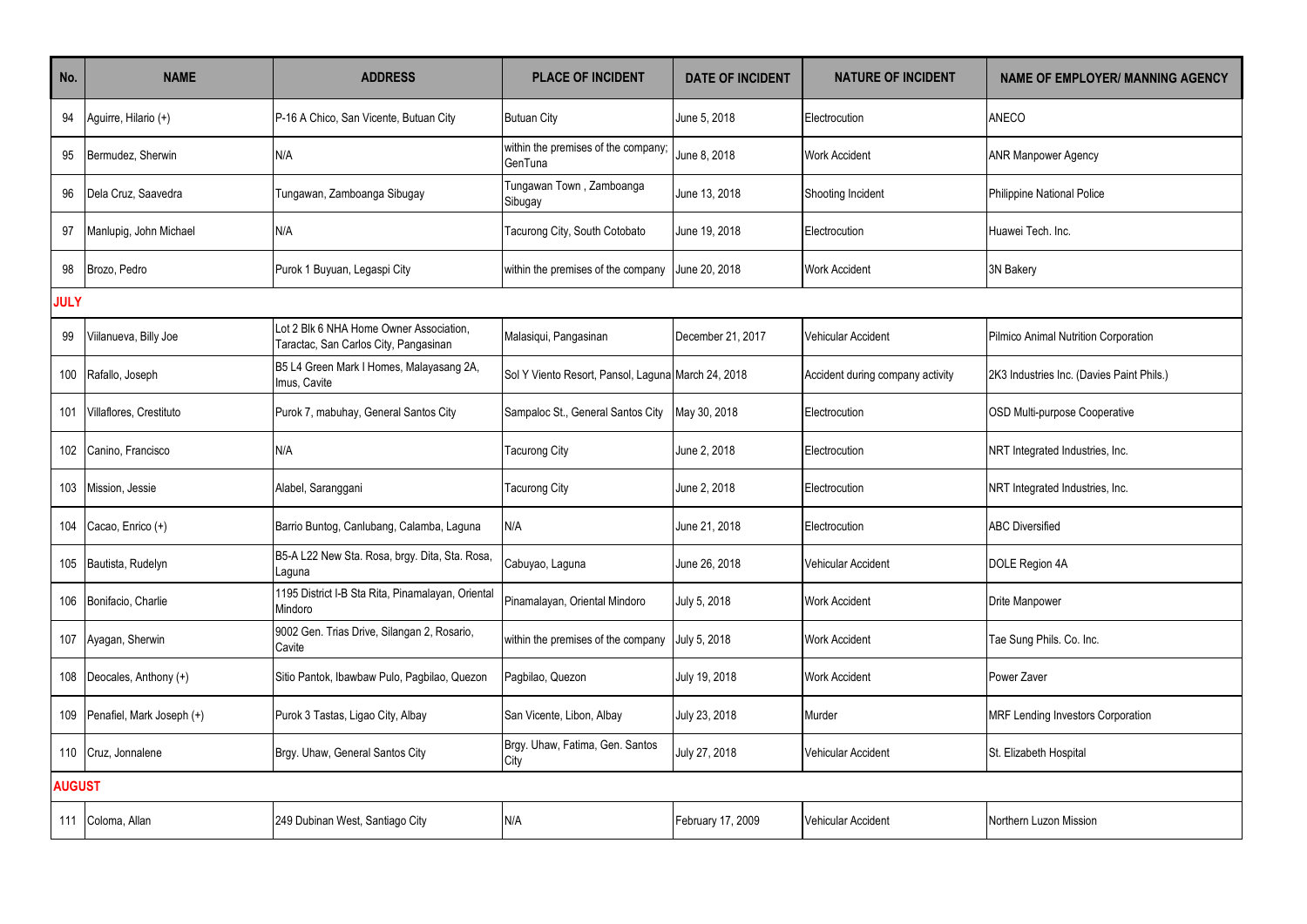| No.   | <b>NAME</b>                 | <b>ADDRESS</b>                                              | <b>PLACE OF INCIDENT</b>                                | <b>DATE OF INCIDENT</b> | <b>NATURE OF INCIDENT</b> | <b>NAME OF EMPLOYER/ MANNING AGENCY</b>         |
|-------|-----------------------------|-------------------------------------------------------------|---------------------------------------------------------|-------------------------|---------------------------|-------------------------------------------------|
| 112   | La Chica, Danilo            | 1611 Ipil St. Sta, Cruz Manila                              | World wide Antoneila Lembo (ship)                       | December 2012           | <b>Work Accident</b>      | Globe Master Marine Agency                      |
| 113   | Salada, Arturo              | 6B Tuliao St. Atulayan Sur, Tuguegarao City                 | Larion Bajo, Tuguegarao City                            | June 14, 2017           | Electrocution             | N/A                                             |
| 114   | Sanchez, Austero Nestor     | N/A                                                         | Brgy. Somasongsong, Bulan,<br>Sorsogon                  | August 24, 2017         | <b>Work Accident</b>      | <b>Phillipine National Police</b>               |
|       | 115 Briguillo, Abraham Jose | Holiday Homes, Lag-on, Daet Camarines Norte                 | Marawi City                                             | September 3, 2017       | Wounded-in-Action         | Armed Forces of the Philippines-Philippine Army |
|       | 116 Cureg, Fedrihc          | Mozzozzin Norte, Sta. Maria Isabela                         | Cauayan City, Isabela                                   | February 3, 2018        | Sickness                  | Absolute Sales Corp.                            |
|       | 117 Maquema, Darwin         | 18 Perez St. Centro Penablanca Cagayan                      | N/A                                                     | April 22, 2018          | Herria                    | POMI-Pacific Ocean Manning                      |
| 118   | Gausit, Mae Ann             | Pearl Island St. Lawang Bato Valenzuela City                | LNC Polymer Enterprise,<br>Valenzuela                   | May 1, 2018             | <b>Work Accident</b>      | <b>LCN Polymer Enterprise</b>                   |
| 119   | Oczon. Francisco Jr.        | Purok Sambag. Mantahan, Maasin, City                        | Malibago, St, Bernard Sogo Leyte                        | May 31, 2018            | Vehicular Accident        | J Marketing Corporation                         |
| 120   | Ebrado, Edwin Pele          | Brgy. Esperanza, Matalom, Leyte                             | Sitio Lonoy, Brgy, San Roque, Sta,<br><b>Rita Samar</b> | June 25, 2018           | Shooting Incident         | <b>Phillipine National Police</b>               |
| 121   | Goden, Roden Taghoy         | Brgy. Elevado, Matalom, Leyte                               | Sitio Lonoy, Brgy, San Roque, Sta,<br>Rita Samar        | June 25, 2018           | Shooting Incident         | <b>Phillipine National Police</b>               |
| 122 l | Felicilda, Pan Elmar        | Brgy. Benit, Malitbog, Sogo Leyte                           | Sitio Lonoy, Brgy, San Roque, Sta,<br><b>Rita Samar</b> | June 25, 2018           | Shooting Incident         | <b>Phillipine National Police</b>               |
|       | 123 Sison, Jaypee Delcon    | 587 Sucat, Muntinlupa City                                  | Puregold Sucat, Muntinlupa City                         | July 3, 2018            | <b>Work Accident</b>      | LTC Multiservices Training Inc.                 |
| 124   | Dominic, John Edward        | B5 L45 Centenniar Town Homes San Isidro,<br>Cabuyao, Laguna | On Board                                                | July 6, 2018            | <b>Work Accident</b>      | Career Ship Mrqt.                               |
| 125   | Lopera, Jovito              | 286 P4 Roners Subd. Tugos Sorsogon City                     | Sorsosgon road, Sorsogon City                           | July 12, 2018           | <b>Work Accident</b>      | <b>KBL Manpower Services</b>                    |
|       | 126 Balido, Robert          | N/A                                                         | Safi Counpound, Tambler, Gen.<br>Santos City            | July 18, 2018           | <b>Work Accident</b>      | Gensan Manpower Agency                          |
| 127   | Nicolas, Andres Amor        | Osmena, Ilagan Isabela                                      | N/A                                                     | July 31, 2018           | Work Accident             | ISAT-Tesda                                      |
|       | <b>SEPTEMBER</b>            |                                                             |                                                         |                         |                           |                                                 |
|       | 128 Reyes, Rowel M.         | Brgy. Salvacion, San Isidro, Northern Samar                 | Sitio Lonoy, Brgy. San Roque, Sta<br>Rita, Samar        | June 25, 2018           | Ambush                    | RMFB 805th Company                              |
|       | 129 Bagunas, Rommel E.      | Brgy. Coticot, Giporlos, Eastern Samar                      | Sitio Lonoy, Brgy. San Roque, Sta<br>Rita, Samar        | June 25, 2018           | Ambush                    | RMFB 805th Company                              |
|       | 130 Noromor, Wendell S.     | Brgy. Talisay, Matag-ob, Leyte                              | Sitio Lonoy, Brgy. San Roque, Sta<br>Rita, Samar        | June 25, 2018           | Ambush                    | RMFB 805th Company                              |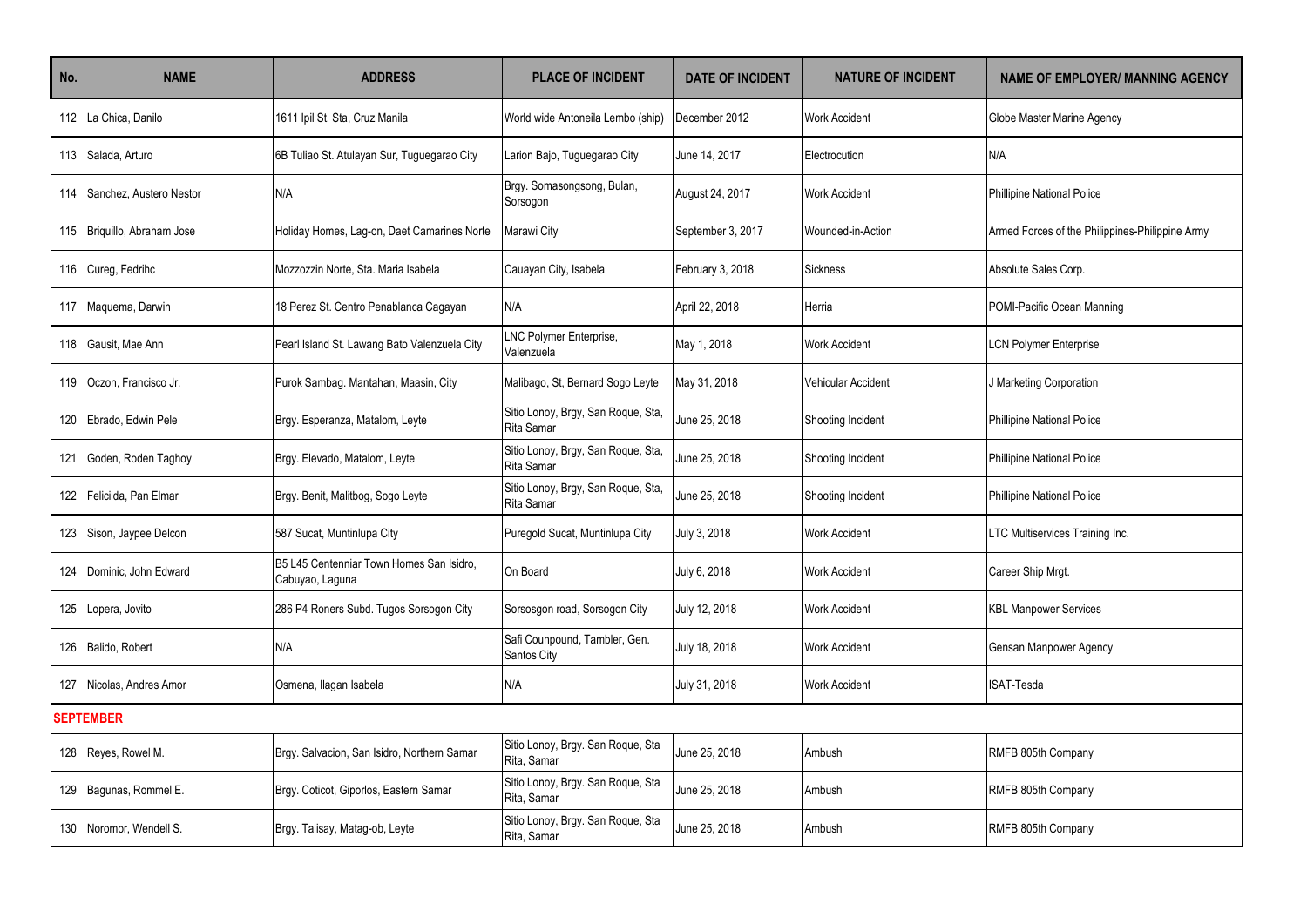| No.            | <b>NAME</b>                  | <b>ADDRESS</b>                                                    | <b>PLACE OF INCIDENT</b>                             | <b>DATE OF INCIDENT</b> | <b>NATURE OF INCIDENT</b> | <b>NAME OF EMPLOYER/ MANNING AGENCY</b> |
|----------------|------------------------------|-------------------------------------------------------------------|------------------------------------------------------|-------------------------|---------------------------|-----------------------------------------|
| 131            | Escalo, Julie Y.             | Bryg. Ginmaayuhan, Balangiga, Eastern Samar                       | Sitio Lonoy, Brgy. San Roque, Sta<br>Rita, Samar     | June 25, 2018           | Ambush                    | RMFB 805th Company                      |
|                | 132 Galoy, Jaime Jr          | Brgy. Magasayay, Palapag Northern Samar                           | Sitio Lonoy, Brgy. San Roque, Sta<br>Rita, Samar     | July 25, 2018           | Ambush                    | RMFB 805th Company                      |
|                | 133 Suarez, Julius R.        | Brgy. Jugabau, Carigara, Leyte                                    | Sitio Lonoy, Brgy. San Roque, Sta<br>Rita, Samar     | July 25, 2018           | Shooting                  | RMFB 805th Company                      |
|                | 134 Adonis, Janmark K.       | Brgy, San Vicente, Dulag Leyte                                    | Sitio Lonoy, Brgy. San Roque, Sta<br>Rita, Samar     | July 25, 2018           | Shooting                  | RMFB 805th Company                      |
|                | 135 Gonzaga, Joenel Jr.      | Brgy, Castilla, Palo Leyte                                        | Sitio Lonoy, Brgy. San Roque, Sta<br>Rita, Samar     | July 25, 2018           | Shooting                  | RMFB 805th Company                      |
|                | 136 Barbasa, Rey C.          | Brgy. Sitio Pugahanay Castilla, Palo Leyte                        | Sitio Lonoy, Brgy. San Roque, Sta<br>Rita, Samar     | July 25, 2018           | Shooting                  | RMFB 805th Company                      |
| 137            | Mendigo, Phil Jrey G.        | Brgy. Sto. Nino, Tanauan Leyte                                    | Sitio Lonoy, Brgy. San Roque, Sta<br>Rita, Samar     | July 25, 2018           | Shooting                  | RMFB 805th Company                      |
| 138            | Cordero, Romulo Jr.          | Brgy. Sampaguita, Dagami Leyte                                    | Sitio Lonoy, Brgy. San Roque, Sta<br>Rita, Samar     | July 25, 2018           | Shooting                  | RMFB 805th Company                      |
|                | 139 Pialagao. Criz Angelo A. | Brgy. 78, Alande Subd. Marasbaras Tacloban<br>City                | Sitio Lonoy, Brgy. San Roque, Sta<br>Rita, Samar     | July 25, 2018           | Misencounter              | RMFB 805th Company                      |
|                | 140 Frial, Amie G.           | Z3 Mataoroc, Minalabac, Cam Sur                                   | San Juan Minalabac                                   | July 26, 2018           | Vehicular accident        | <b>LGU Minalabac</b>                    |
| 141            | Tolledo, Ricky A.            | V. Senano St., Tondo Manila                                       | <b>Binindo Manila</b>                                | July 30, 2018           |                           | Ironion builders                        |
| 142            | Salazan, Joel                |                                                                   | Binondo Manila                                       | July 30, 2018           | Work accident             | Ironion builders                        |
|                | 143 Aguirre, Edison B.       | Brgy. 110 Utap, Tacloban                                          | Lapinig Police Station, Northern<br>Samar            | August 10, 2018         | Shooting                  | PNP Camp Crame                          |
| 144            | Espero, Maylan               | Zone 6 Sudosta Village, Caroyroyan, Pili,<br><b>Camarines Sur</b> | Within the camp area, Pili, Cam Sur                  | August 24, 2018         | <b>Blast Incident</b>     | Armed Forces of the Philippines         |
|                | 145 Amaro, John Michael N.   | Malobo St., Naga City, Cam Sur                                    | <b>Diversion Road</b>                                | August 25, 2018         | Vehicular accident        | <b>DVM Enterprises</b>                  |
|                | 146 Abellana, Juceller       | San Ramon, Zamboanga City                                         | M&S Company Inc.                                     | August 30, 2018         | Work accident             | M&S Company Inc.                        |
|                | 147 Tabladillo, Ryan M.      |                                                                   | 109 Field, Brgy. Cannery Polomolo,<br>South Cotabato | August 12. 2018         | Work accident             | <b>DARBC</b>                            |
| <b>OCTOBER</b> |                              |                                                                   |                                                      |                         |                           |                                         |
| 148            | Talib, Judir                 | Acacia Drive, Upper Calarian                                      | Cerantes, Jolo, Sulu                                 | November 14, 2016       | Shooting                  | Philippine Coastguard                   |
|                | 149   Dizon, Mervin          | ZD Sacs St., Bloomomgdale Subd. Brgy. San<br>Pablo Angono Rizal   | <b>Batangas</b>                                      | August 25, 2018         |                           | <b>LDMC Cargo Handling Services</b>     |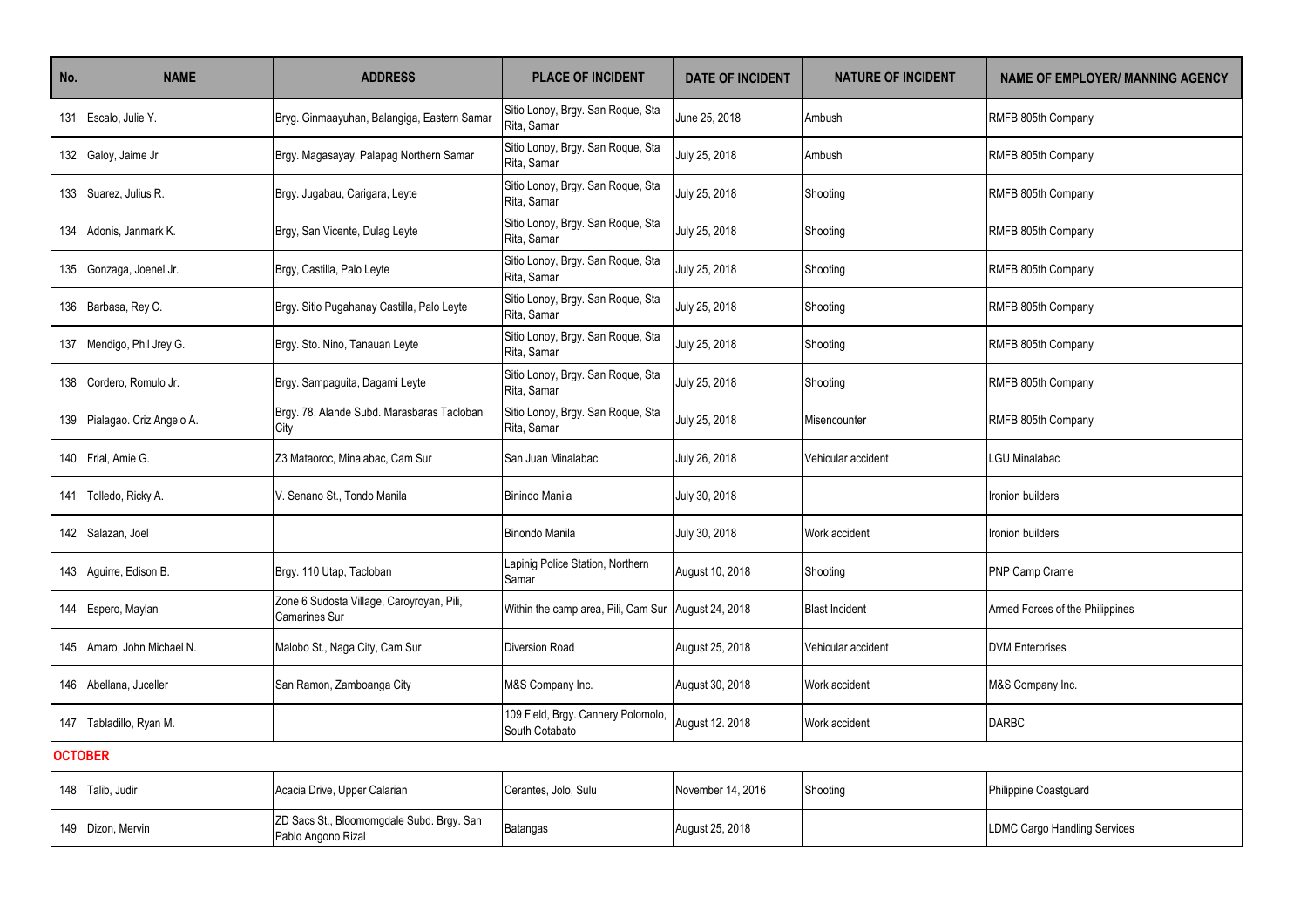| No. | <b>NAME</b>                 | <b>ADDRESS</b>                                                              | <b>PLACE OF INCIDENT</b>                | <b>DATE OF INCIDENT</b> | <b>NATURE OF INCIDENT</b> | <b>NAME OF EMPLOYER/ MANNING AGENCY</b> |
|-----|-----------------------------|-----------------------------------------------------------------------------|-----------------------------------------|-------------------------|---------------------------|-----------------------------------------|
| 150 | Golandrina, Retchell        | B7, Lot 63, Doricaville, Brgy. Tiiriniran, Butuan<br>City                   | BCPS 5, Orgy. San Mateo, Butuan<br>City | September 18, 2018      | Attack                    | PNP Region 13                           |
| 151 | Colminar, Mark Joel         | Brgy. San Miguel, Dasmarines Cavite                                         | Sta, Rita Balacan                       | September 24, 2018      | Work accident             | Global Link Aluminum Glass, Inc.        |
|     | 152 Rosima, Gerard          | N/A                                                                         | Apopong, General Santos                 | October 4, 2018         | Work accident             | PG ANG and Sons. Inc.                   |
| 153 | Flores, Florizel Jr.        | Pobalacion Lupi Cam. Sur                                                    | Brgy. Napolidan, Lupi, Cam Sur          | October 18, 2018        | Ambush                    | Philippine National Police              |
|     | 154 Alto, Daisy             | N/A                                                                         | Brgy. Napolidan, Lupi, Cam Sur          | October 18, 2018        | Ambush                    | Philippine National Police              |
|     | 155 Baylon, Vidalie         | Bulawan Lupi, Cam Sur                                                       | Brgy. Napolidan, Lupi, Cam Sur          | October 18, 2018        | Ambush                    | <b>Philippine National Police</b>       |
| 156 | Perillo, Jonathan           | Ph 2 Sagitarius St., Villa Gande Homes<br>Concepcion Naga, City             | Brgy. Napolidan, Lupi, Cam Sur          | October 18, 2018        | Ambush                    | Philippine National Police              |
|     | 157 Buena, Ruby             | San Vicente Baao, Cam. Sur                                                  | Brgy. Napolidan, Lupi, Cam Sur          | October 18, 2018        | Ambush                    | Philippine National Police              |
| 158 | Gonzaga, Rodolfo Sr.        | N/A                                                                         | Brgy. Napolidan, Lupi, Cam Sur          | October 18, 2018        | Ambush                    | Philippine National Police              |
|     | 159 Vida, Ralph Jason       | Blk 3, Lot 6 Ph 5 Osmena St., Villa Corazon<br>Subd. Del Rosario, Naga City | Brgy. Napolidan, Lupi, Cam Sur          | October 18, 2018        | Ambush                    | Philippine National Police              |
|     | 160 Navarroza, Carlito Jr.  | Fabricante St., Sipocot, Cam Sur                                            | Brgy. Napolidan, Lupi, Cam Sur          | October 18, 2018        | Ambush                    | Philippine National Police              |
| 161 | Rafael, Percival Jr.        | Brgy Godofredo Reyes Sr Ragay, Cam. Sur                                     | Brgy. Napolidan, Lupi, Cam Sur          | October 18, 2018        | Ambush                    | Philippine National Police              |
|     | 162 Enolpe, Jose            | Tawngon, San Roque, Zamboanga City                                          | Unique Motors, Buenavista               | 2018                    | Work accident             | Unisafe Marketing and Development, Inc. |
|     | <b>NOVEMBER</b>             |                                                                             |                                         |                         |                           |                                         |
|     | 163 Barrios, Martillann Jr. | Sicayab, Dipolog City                                                       | Sicayad, Dipolog City                   | July 17, 2018           |                           | PNP Dipolog City                        |
|     | 164 Cacho, Joey J.          | Blk 1 Lot 3 GML Village Phase 2 Lingunan<br>Valenzuela City                 | West Canumay, Valenzuela City           | August 29, 2018         | Work accident             | Movions Construction Department         |
| 165 | Matusalem, Karen B.         | Battung, Tuao Cagayan                                                       | DOLE Region 2                           | September 10, 2018      | Work accident             | Occupation Safety & Health Center Reu2  |
| 166 | Fulgencio, Eduardo G.       | 171-E Rizal Ave. Ext. Brgy. 42, Tacloban City                               | Tondo Manila                            | September 13, 2018      | Work accident             | Fresh Depot                             |
| 167 | Golandrina, Retchell B.     | B-7 Lot 63, Doricoville, Brgy. Tinimiran, Butuan<br>City                    | BCPC 5, Brgy. San Mateo, Butuan<br>City | September 18, 2018      | Attack                    | PNP Region 13                           |
|     | 168 Basyao Reggie S.        |                                                                             | Apopong, General Santos City            | September 19, 2018      | <b>Vehicular Accident</b> | <b>ECO Parts</b>                        |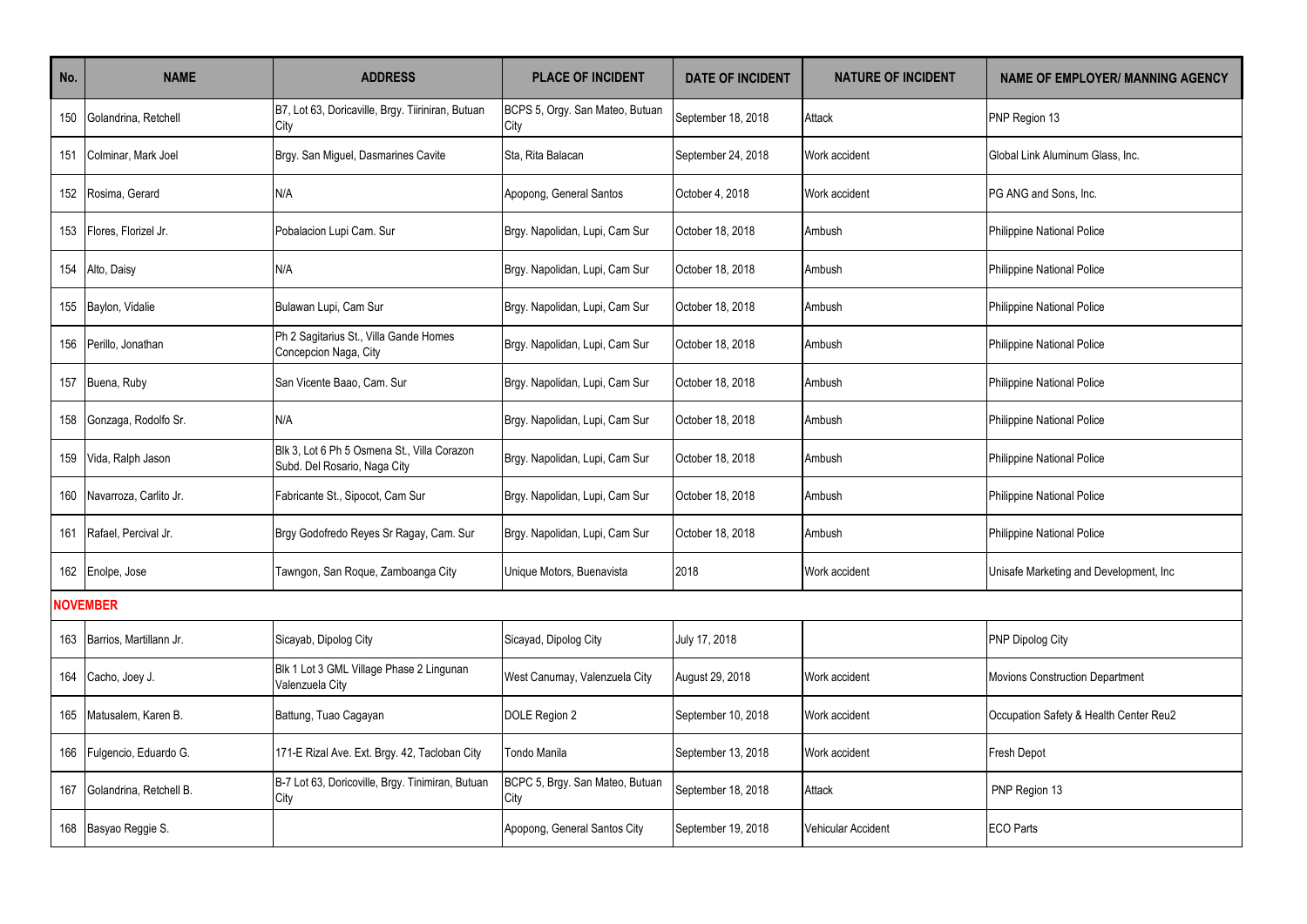| No. | <b>NAME</b>            | <b>ADDRESS</b>                                           | <b>PLACE OF INCIDENT</b>                         | <b>DATE OF INCIDENT</b> | <b>NATURE OF INCIDENT</b> | <b>NAME OF EMPLOYER/ MANNING AGENCY</b> |
|-----|------------------------|----------------------------------------------------------|--------------------------------------------------|-------------------------|---------------------------|-----------------------------------------|
| 169 | Cabangca, Alfredo T.   | Tambler, General Santos City                             | Signal Marine Shipyard Corp.                     | September 20, 2018      | Work accident             | Signal Marine Shipyard Corp.            |
| 170 | Valdez, Denish         | Blk M22 Lot 3 Brgy Emmanuel Bergado II,<br>Dasma, Cavite | Master City Hardware, Dasma.                     | September 22, 2018      | Work accident             | Master City Hardware, Dasma.            |
| 171 | Sarinas, Francis S.    | Del Rosario, Camaman, Camarines Sur                      | Robinsons Marasbaras                             | October 17, 2018        | Work accident             | <b>Cosmic Enterprises</b>               |
| 172 | Lagdameo, Jayton M.    | Concepcion, KM 14, Lumbang, Isabela City                 | Menzi, Isabela City                              | October 23, 2018        | Shooting                  | PNP Isabela City                        |
| 173 | Paghunasan, Carlito D. |                                                          | Gensan Shipyard                                  | October 27, 2018        | Work accident             | <b>HUREMPCO</b>                         |
| 174 | Magundayao, Jordan U.  | llagan, Isabela                                          | Patikul, Sulu                                    | November 16, 2018       | Shooting                  | Armed Forces of the Philippines         |
| 175 | Lorenzo, Gervil P.     | Bangag, Solana, Cagayan                                  | Patikul, Sulu                                    | November 16, 2018       | Shooting                  | Armed Forces of the Philippines         |
| 176 | Ludivico, Sandoval L.  | Danao, Isabela                                           | Patikul, Sulu                                    | November 16, 2018       | Shooting                  | Armed Forces of the Philippines         |
| 177 | Layugan, John Paul R.  |                                                          | Patikul, Sulu                                    | November 16, 2018       | Shooting                  | Armed Forces of the Philippines         |
| 178 | Boco, Jaime            | Ilagan, Isabela                                          | Patikul, Sulu                                    | November 16, 2018       | Shooting                  | Armed Forces of the Philippines         |
| 179 | Barbon, Romeo          | Malamsit, Pinarubia, Abra                                | Patikul, Sulu                                    | November 16, 2018       | Shooting                  | Armed Forces of the Philippines         |
| 180 | Salvador, Bing Bong    | Bisao. Mountain Province                                 | Patikul, Sulu                                    | November 16, 2018       | Shooting                  | Armed Forces of the Philippines         |
| 181 | Castillo, Felix Jay    | Sta. Rosa, Bongued, Abra                                 | Patikul, Sulu                                    | November 16, 2018       | Shooting                  | Armed Forces of the Philippines         |
| 182 | Cureg, Rex M.          | Bacolod, Ilagan Isabela                                  | Patikul, Sulu                                    | November 16, 2018       | Shooting                  | Armed Forces of the Philippines         |
| 183 | Longawis, London       | Kaunga, Apayao                                           | Patikul, Sulu                                    | November 16, 2018       | Shooting                  | Armed Forces of the Philippines         |
| 184 | Balac, Jayferson       | Rizal, Kaunga                                            | Patikul, Sulu                                    | November 16, 2018       | Shooting                  | Armed Forces of the Philippines         |
| 185 | Barasi, Jerson M.      | Ilagan City, Isabela                                     | Patikul, Sulu                                    | November 16, 2018       | Ambush                    | Armed Forces of the Philippines         |
| 186 | Corpuz, Eugene         | Abra Province                                            | Patikul, Sulu                                    | November 16, 2018       | Shooting                  | Armed Forces of the Philippines         |
| 187 | ambino, Denver         | Looba, Abra                                              | Patikul, Sulu                                    | November 16, 2018       | Shooting                  | Armed Forces of the Philippines         |
| 188 | Celestial, Roque C.    | Phase 5A Libertad, Butuan City                           | Taganahao Brgy. San Mateo,<br><b>Butuan City</b> | Octorber 24, 2018       | Work accident             | DepEd                                   |